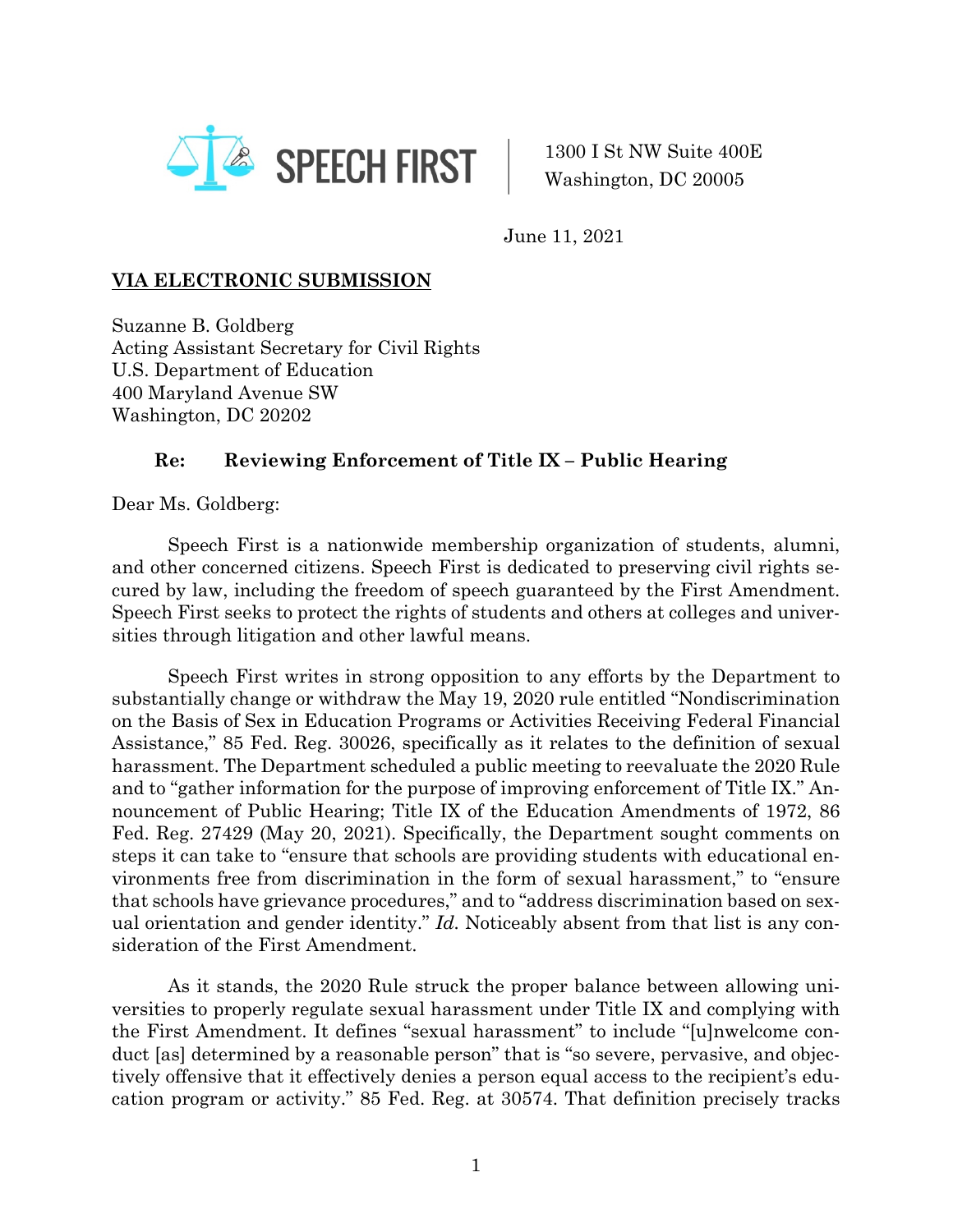the Supreme Court's definition of actionable sexual harassment in *Davis v. Monroe County Board of Education*, 562 U.S. 629, 650 (1999), a case where a private plaintiff sued a funding recipient under Title IX for its deliberate indifference to peer-on-peer sexual harassment. *Davis* held that "sexual harassment is a form of discrimination" under Title IX when it is "so severe, pervasive, and objectively offensive that it can be said to deprive the victims of access to the educational opportunities or benefits provided by the school." *Id.* at 649-50.

The 2020 Rule adopts the *Davis* standard for good reasons. The *Davis* standard "provides consistency … for judicial and administrative enforcement and gives [schools] flexibility and discretion." 85 Fed. Reg. at 20149. More importantly, the First Amendment *requires* it. There is no ""harassment" or ""anti-discrimination" exception to the First Amendment. *DeJohn v. Temple Univ.*, 537 F.3d 301, 316 (3d Cir. 2008). Unless harassment policies are drafted to reach only harassing *conduct*, they "impose[] content-based, viewpoint-discriminatory restrictions on speech." *DeAngelis v. El Paso Mun. Police Officers Ass'n*, 51 F.3d 591, 596-97 (5th Cir. 1995). By requiring that the harassment be severe, pervasive, *and* objective offensive, the *Davis* standard draws the line between actionable conduct and protected speech.

Any broader definition of sexual harassment, including the ones that preceded the 2020 Rule, would be inconsistent with the First Amendment. *See, e.g.*, *Dear Colleague Ltr.* (Apr. 4, 2011), bit.ly/2YPR0DS (defining sexual harassment as "unwelcome conduct of a sexual nature"); *Sexual Harassment Guidance*, 62 Fed. Reg, 12034 (defining sexual harassment as harassment that is "sufficiently severe, persistent, or pervasive that it adversely affects a student's education or creates a hostile or abusive educational environment," including a "one-time incident"). These broader definitions would reach what *Davis* explicitly meant to exclude: "a single instance of one-on-one peer harassment." 526 U.S. at 652-53. Congress would not have wanted universities to prohibit "severe *or* pervasive" harassment, *Davis* explained, because such policies would ignore "the practical realities of responding to student behavior." 526 U.S. at 652-53. The most obvious practical reality, of course, is the First Amendment's "legal constraints" on universities' "disciplinary authority." *Id*. at 649 (citing *id*. at 667 (Kennedy, J., dissenting)).

In short, the 2020 Rule is a measured solution that allows universities to police sexual harassment without trampling the free-speech rights of students. Indeed, the 2020 Rule "us[es] the *Davis* definition verbatim" because other, watered-down standards have "led to infringement of rights of free speech and academic freedom of students and faculty." 85 Fed. Reg. 30036. Because the federal government is prohibited from violating the First Amendment, "it is also prohibited from enacting [policies] mandating that third parties" violate the First Amendment.

The Department should leave the 2020 Rule alone.